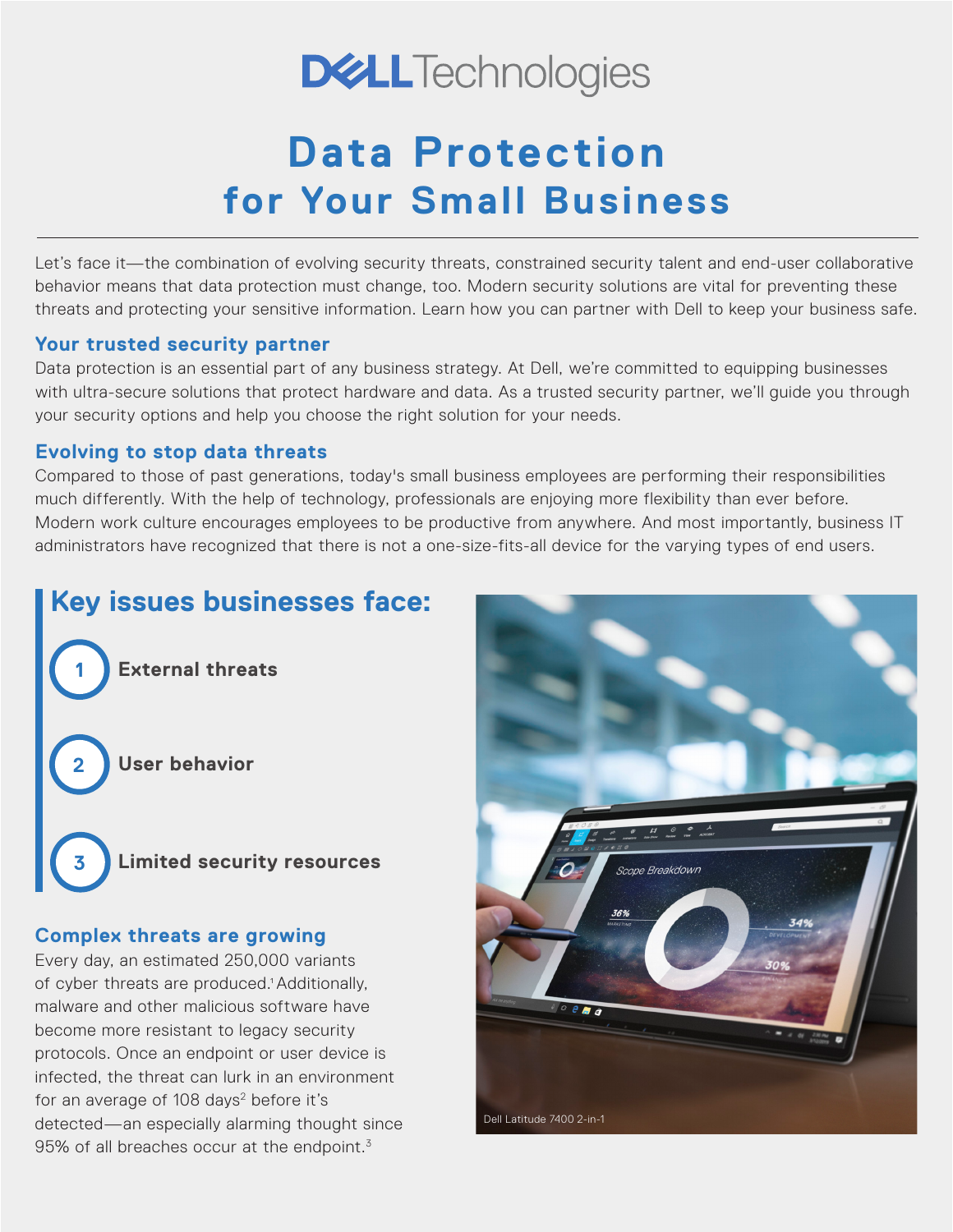

#### **End users bypass security for productivity**

The rise of remote work and collaboration across various devices makes organizations increasingly vulnerable to external threats. Many workers share information without considering potential breach points, such as utilizing an insecure, public network in an airport or café. About 72% of professionals share data externally, with 50% using personal cloud apps to share that sensitive data.<sup>4</sup> If protocols impede their productivity, 41% of these users will bypass proper security measures.<sup>5</sup> Between user behavior and threats morphing at such a startling rate, it's difficult for technology to keep up. Though we have advanced threat solutions that can prevent many viruses or malware breaches, the next level of protection requires human interaction.

#### **Security experts are in high demand**

The truth is, organizations are having a difficult time staffing and retaining key security personnel. Over the next five years, the number of unfilled cybersecurity positions will rise to 3.5 million and will continue to grow to 6 million. <sup>6</sup> The good news is, there's hope when it comes to keeping your organization free from cyberattacks. As these threats adapt and evolve, so do the hardware, software and other defenses we use to stop them.



### **Essential data protection solutions**

#### **Trusted Devices**

Serving as a foundation for data security, Trusted Devices have protection built into the device itself, such as our XPS, Latitude and Vostro PCs. We unite the built-in security of our devices with unique value-add security software and services. As a result, we're able to protect critical items, such as the end user's login credentials with features like SafeID.

#### **SafeID: Protecting advanced authentication credentials**

SafeID makes it possible to store and process end-user credentials in a dedicated security chip, for better credential protection. The Dell-exclusive security chip isolates and processes advanced authentication information for the protection of multi-factor authentication. Because the credential authentication happens in the hardware layer, below the operating system, it's much harder for attacks to compromise end-user credentials and to access company data.

#### **Enhanced security with a Trusted Platform Module**

Also built into Dell PCs is a Trusted Platform Module (TPM). A TPM is a specialized security chip in Dell commercial PCs that stores platform certificates or encryption keys for platform